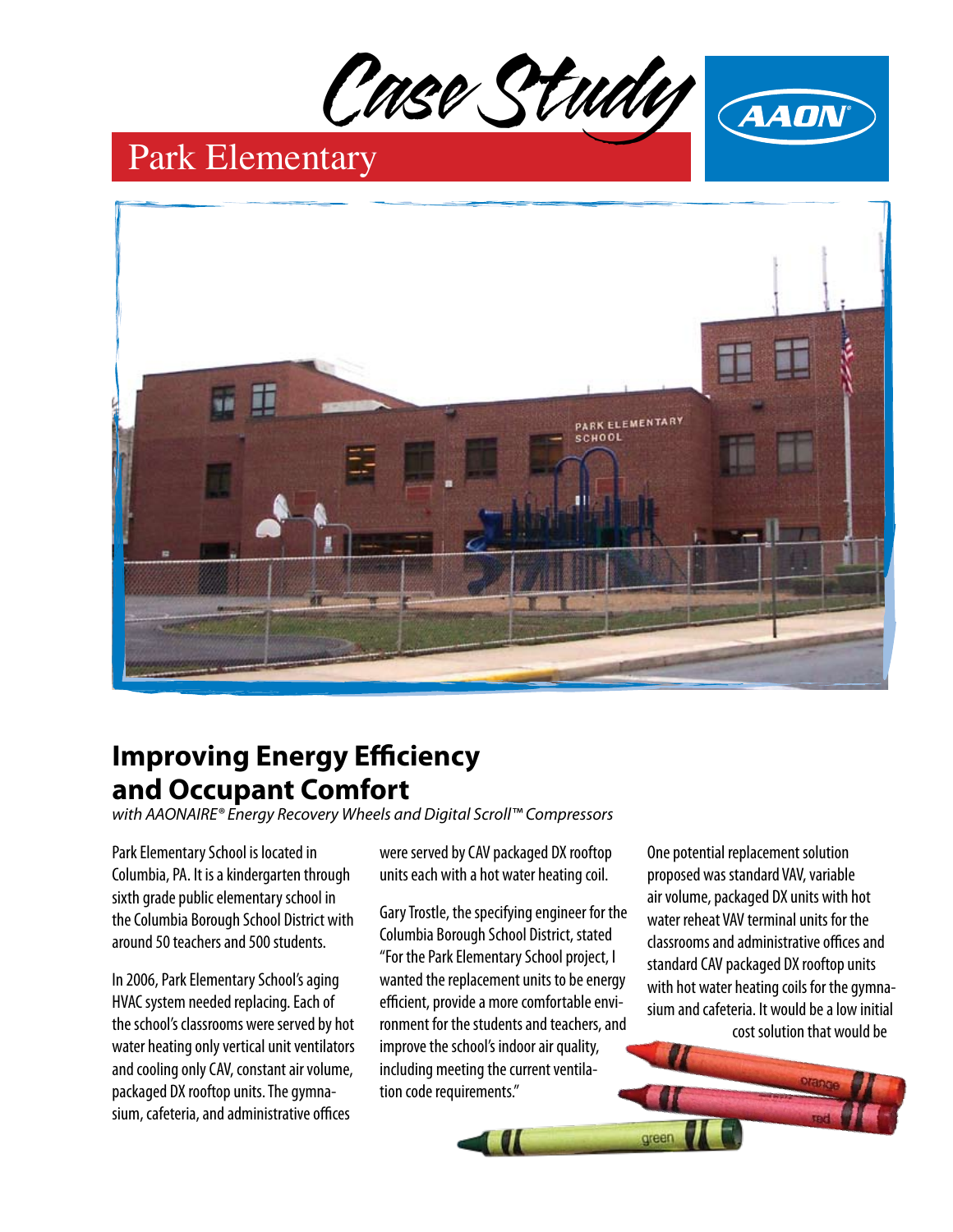easy to install and be able to meet the ventilation code requirements. However, this solution would not improve occupant comfort because the units would still have on/off compressor staging, and thus would not be able to tightly control the air temperature supplied to the VAV terminal units resulting in classroom temperature swings and uncomfortable students and teachers. The units would also only be moderately more energy efficient.

Another potential replacement solution proposed was hydronic cooling and heating VAV and

CAV rooftop air handlers. With the installation of a high efficiency chiller plant the system would be more energy efficient than the previous system. This solution would improve occupant comfort and indoor air quality because the air handlers would be able to match the buildings temperature and humidity loads with their modulating water valves and be able to meet the ventilation code requirements. However, the high cost of the air handlers, chiller plant, their installation, and the system maintenance made this solution nearly infeasible.

#### **The AAON® Solution**

Noting the issues with these proposed solutions, Troy Schreffler, an AAON sales representative with HC Nye Co., presented Trostle with the replacement solution of AAON RM Series packaged DX units with AAONAIRE® total energy recovery wheels and Digital Scroll™ compressors. "Including factory installed energy recovery wheels and Digital Scroll™ compressors on the units," Schreffler commented, "substantially improved the units' energy efficiency and ability to provide occupant comfort." For heating the CAV units and VAV terminal units included hot water heating coils.





Because RM Series units can be specified with up to 100% outside air, meeting the ventilation requirements would not be a problem. The units would also include additional indoor air quality improvement features including double wall construction and 4" filters. Finally, the AAON solution would require no more installation or maintenance costs than the proposed standard packaged DX rooftop unit solution. Therefore, because the AAON RM Series units effectively met all of Trostle's replacement goals, Park Elementary School decided to go with the AAON RM Series solution.

#### **Serviceability**

Standard features of the RM Series units also made them favorable to the school. One of these features is the unit exterior paint which exceeds a 2500 hour salt spray test, per ASTM B 117-95 requirements, extending the life of the unit. Another is the patented slide out backward inclined supply fan assembly (Patent No. 5,738,167) which provides increased static pressure capabilities and is easily serviceable. Finally, full-length stainless steel piano hinges and zinc cast handles on the access doors and isolated compressor/controls cabinet doors and unit specific color-coded wiring diagrams in both point-to-point and ladder form also make the unit easily serviceable. Because the units are easily serviceable, time and money are saved while performing maintenance over the lifetime of the unit.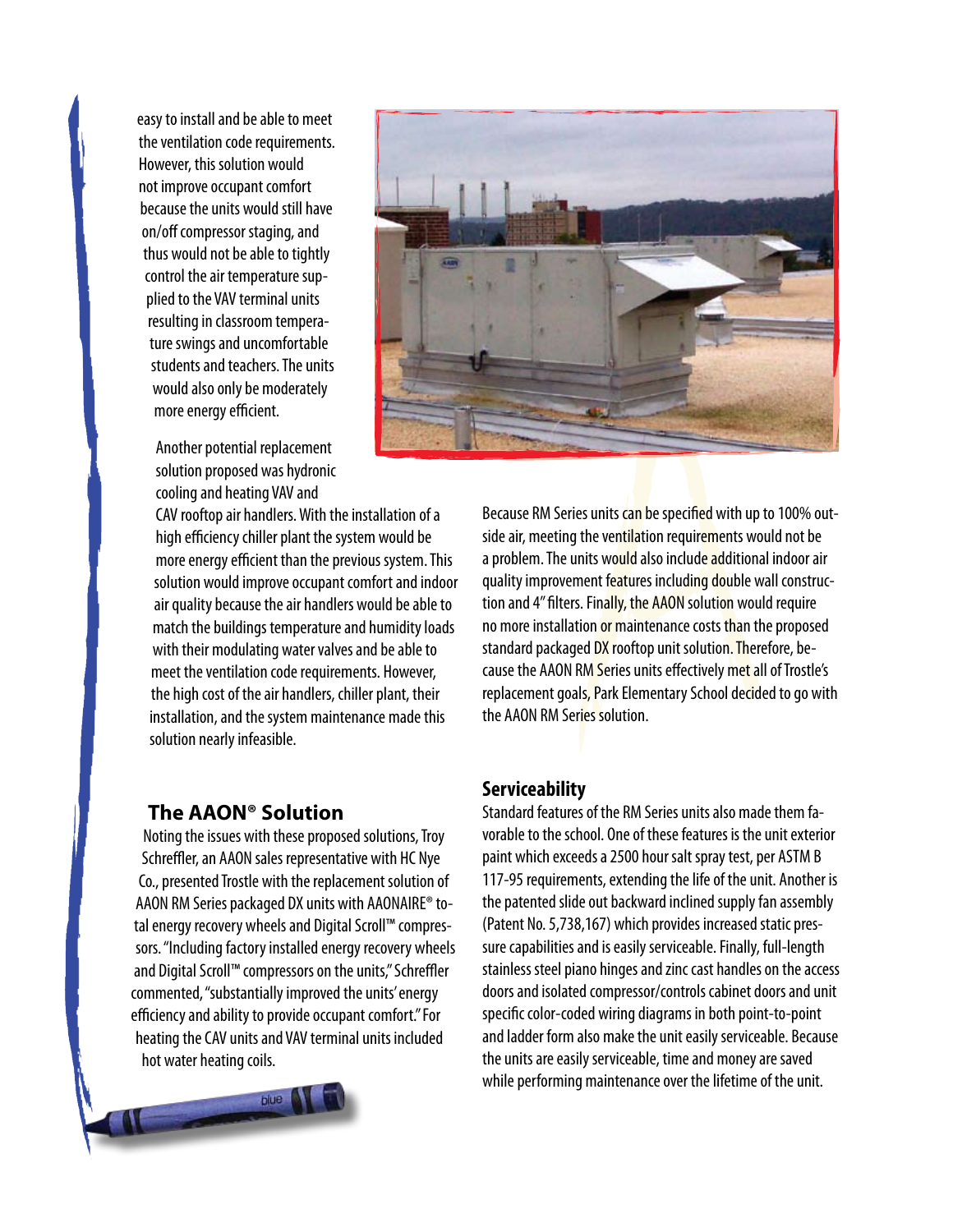#### **Indoor Air Quality**

The school's replacement RM Series packaged DX rooftop units included optional AAON indoor air quality features. Double wall construction was specified on the units to provide a cleanable interior surface, reduce the resonated noise created by the unit, and prevent any insulation from being directly in the air stream. Insulation exposed to the air stream provides a porous surface that easily harbors dirt and microbial growth. Four inch MERV 7 pleated filters that help to improve the indoor air quality of the school by filtering out contaminants down to about 3 microns were also specified on the units. MERV, or Minimum Efficiency Reporting Value, is a number from 1 to 16 that is related to an air filters efficiency. The higher the MERV rating, the more efficient the air filter is at removing particles. Other filter options are available for the RM Series as well, including 4" MERV 11, 13, or 14 pleated filters with 2" MERV 7 pre filters. The specified options helped to improve the indoor air quality of the school.

#### **Additional CAV Unit Features**

The gymnasium and cafeteria units included two additional options not included on the VAV classroom and administrative office units. One option specified was hot water heating coils to match up with the school's boiler system and provide the heating for the gymnasium and cafeteria. This allows the units to provide energy efficient load matching heating along with the Digital Scroll™ compressor load matching cooling. The other option specified on the units was <mark>re</mark>turn air CO<sub>2</sub> override sensors that open the outside air dampers more than the standard amount to provide more fresh air and better indoor air quality when indoor CO<sub>2</sub> levels exceed a field adjustable setpoint.

### **Digital Scroll™ Compressor**

green

An option included on each of the units was a Digital Scroll™ compressor, which varies the volume of refrigerant that flows through the cooling system. The Digital Scroll™ compressor allows the VAV units to tightly control the supply air temperature by modulating its cooling capacity from 10 to 100%, eliminating the supply air temperature swings common with standard DX VAV units. It also improves the units' energy efficiency while matching the required load with its power reduction during partial capacity. The compressor runs for a longer period of time, thus dehumidifying the air more and cycling the compressor on and off less, reducing wear on the



compressor. Trostle specified the compressors, "because the VAV units needed something that would give us good temperature control as the volume of air supplied is decreased." In addition, the Digital Scroll™ compressor allows the CAV units to be able to consistently match the space load, improving those units' energy efficiency as well.